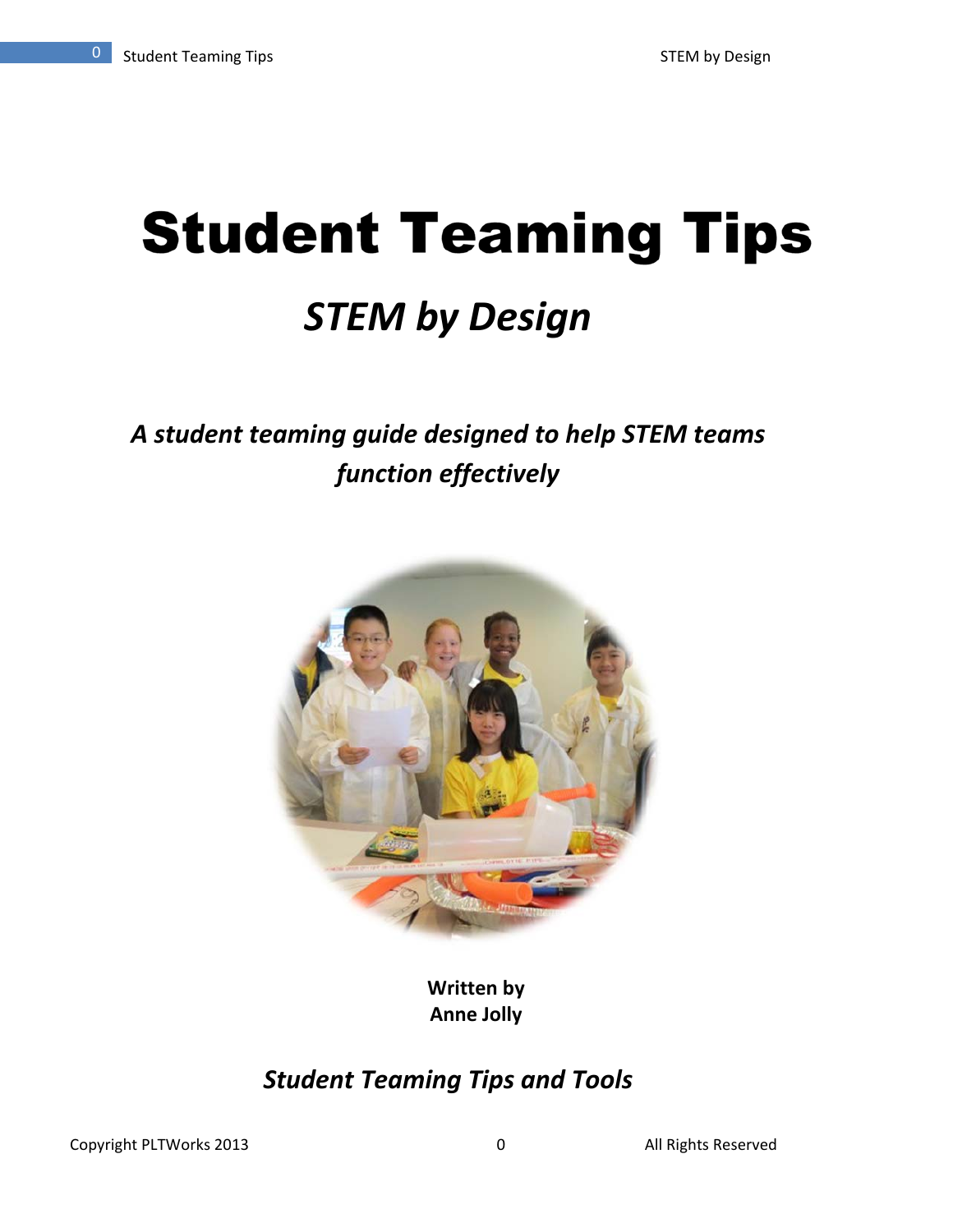### **Introduction**

Students will work together in teams during each STEM lesson. To be productive, team members will need to understand the value and purpose of working in teams, and develop a sense of being part of a team. They should begin building the skills needed to collaborate successfully and be responsible and accountable for their work.

Setting your students up for successful teaming will help the activities go smoother and increase the learning value for students. Consider three initial tips to get your STEM teaming venture off to a smooth start:

- Make teaming an ongoing part of your classroom practice. This gives students multiple opportunities to develop needed behaviors and skills.
- Set students up in teams ahead of time. On the day of the STEM lesson they should be ready to get in teams and begin work when class begins.
- Provide teaming tips as needed throughout the lesson. Give students an opportunity to self‐assess their teamwork regularly.

As you go about the task of establishing productive student teams in your classroom you will encounter both obstacles and successes. Be persistent and committed to making teams work and your students will reap valuable rewards in subject matter, social skills, and preparation for both life and work.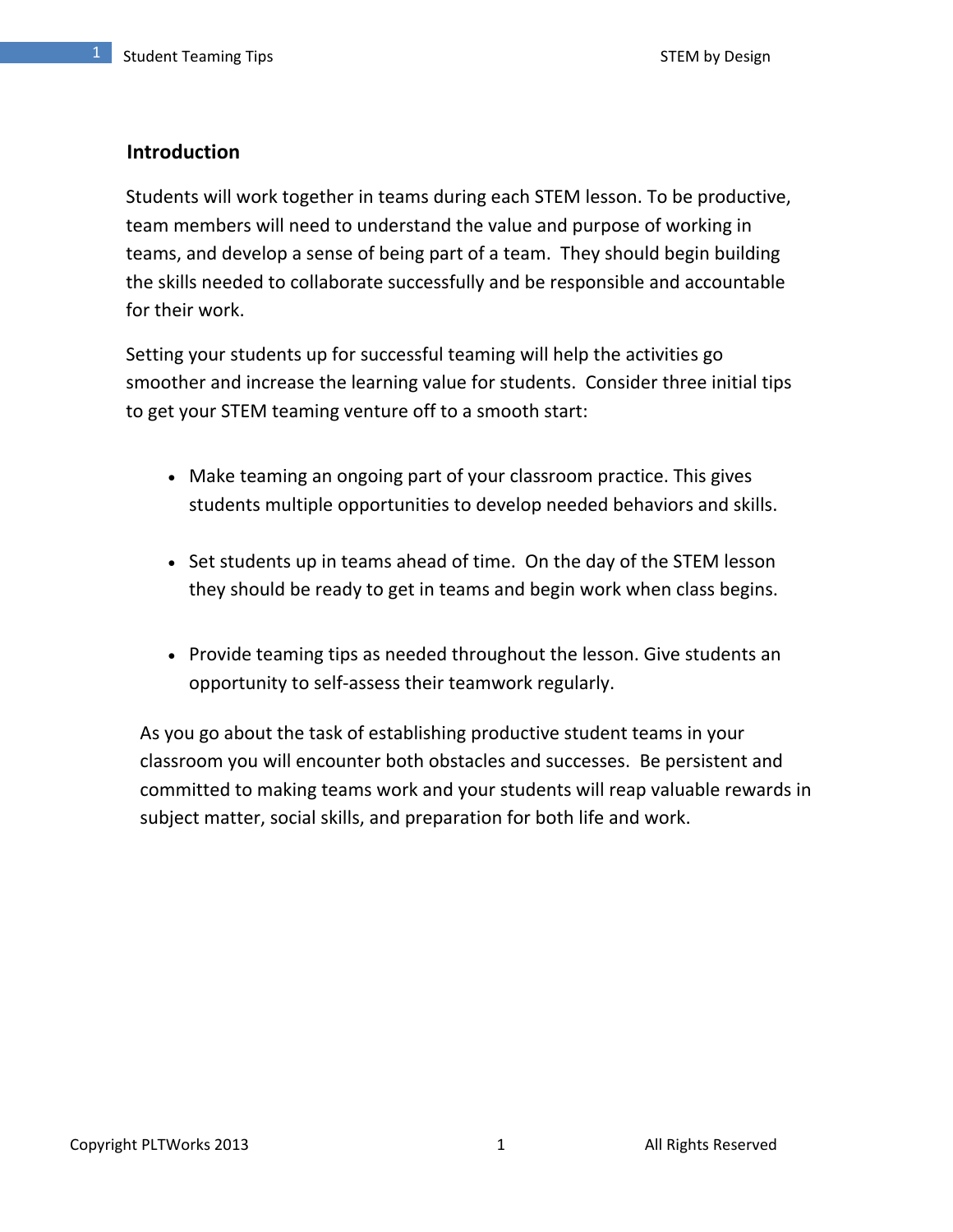#### **Step 1: Organize and plan for teamwork**

Use these tips to help you prepare for successful student teaming.

 *Decide on team sizes that will maximize project success*. Suggested team sizes generally vary in number from two to six, depending on the nature of the activity. When deciding on the size of the team, take a look at the number of tasks that teams should accomplish and how many students will be required to accomplish these tasks. Assign enough team members so that all tasks can be accomplished in the allotted time and each team member will have a necessary job.

*Determine which students will be on each team*. Each STEM lesson generally calls for a team of "student engineers" to complete a particular task. Before each lesson, notice what student skills will be needed to complete the tasks. Place students on each team who you think can successfully fill those roles. In some cases you may let the team members determine the tasks they need to do to successfully tackle a particular problem or design challenge.

- *Be sure students have needed skills for doing the required tasks*. During the STEM lesson activities team members may be measuring, weighing, constructing, recording data, and so on. See that students are able to accomplish what they need to do. If, for example, they will be weighing items using triple beam balances, or correctly measuring liquids using a graduated cylinder, these skills should be taught prior to the lesson.
- *Be sure students have the content knowledge needed to solve the challenge.* Students should work from an overflow of knowledge and understand how to apply appropriate science and math content (and other subjects as needed) as they work together to solve the STEM challenge.
- *Be sure the needed materials teams will work with are available, organized, and set up for easy access*. Preparing the room and materials in advance will keep teams moving more smoothly throughout the lesson or activity. Explain to team members what procedures they will use to gather, return, and/or dispose of materials as they work.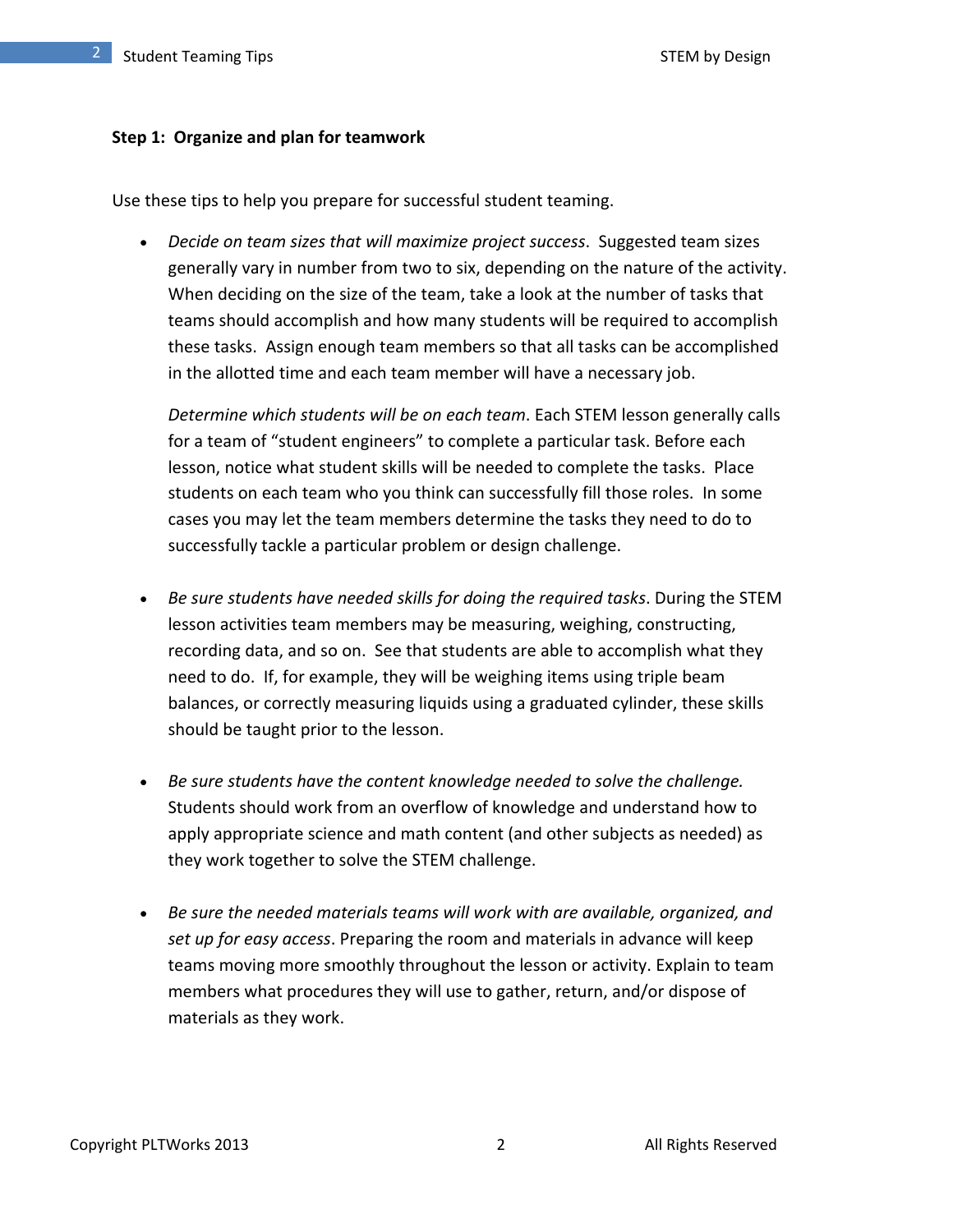#### **Step 2: Introduce a teamwork rationale (***Why* **are we working in teams?)**

 *Help students consider the value in working together*. The more information you can share with students about the value of teamwork, the better. To help them with this concept, ask them to think of some examples of people working in teams. (Athletes, lawyers, medical staff, NASA, and engineers, for example.) Ask students think about what might happen if football players practiced individually but never practiced as a team before a game. How would the game turn out?

#### **Step 3: Establish a purpose for the teams' work (***What* **should we accomplish?)**

- *Clarify the function of the student STEM teams*. Professional engineers work together develop solutions because they each bring a different set of skills and expertise to a project. Student engineers will also need each other's expertise to make decisions and complete the projects in the STEM lessons. Keep in mind that any student teams you form during the school year will need a clearly defined identity and purpose.
- *Define the goal and outcomes for the teamwork*. Students work together more successfully and learn more when they have a clear goal and outcomes for their teamwork. Each STEM lesson defines the purpose for the teams' work and what problem the teams will be solving. Plan an engaging method of introducing these to the team members.

To verify that students understand the team's purpose ask them to explain to you what challenge or problem they will be solving. Allow time for team members to ask questions and clarify expected outcomes.

#### **Step 4: Establish teamwork procedures (***How* **will we do the work?)**

 *Provide clear directions for the team's work*. Make it clear to students what they should work on as a team, what they should do individually, how long to their work should take, and what specific procedures they should use to accomplish that. STEM lessons likely a set of instructions written specifically for students to help them stay on task and focused on what they need to accomplish. Be thoroughly familiar with the procedures before explaining them to the students.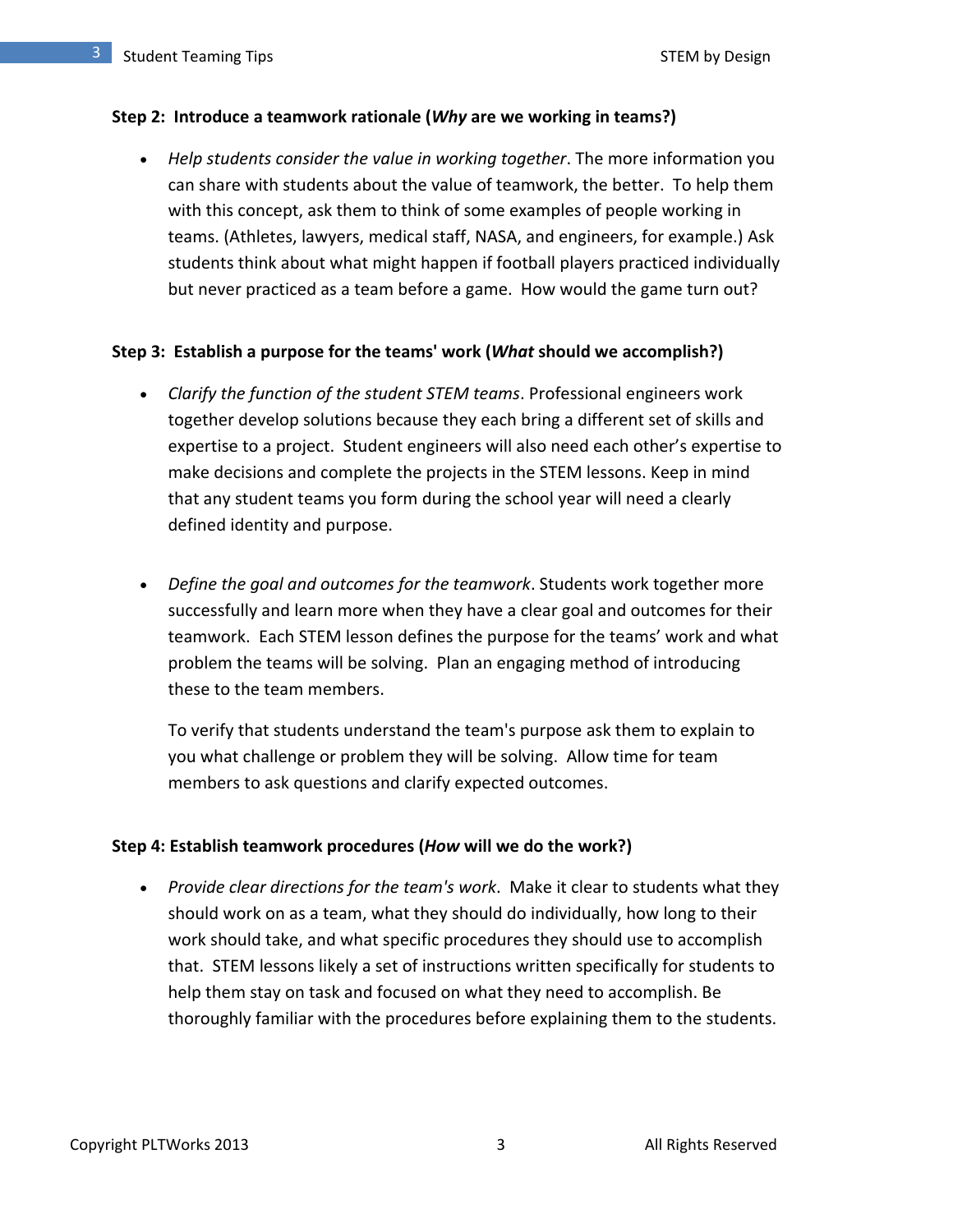As you form student teams, plan on providing team members with written procedures either on the board or other display, or in handouts. Often, a handout with a checklist of procedures will keep teams on track.

#### **Step 5: Develop teamwork skills (***How* **will we work together?)**

 *Guide teams in setting norms*. Teams work better when students on a team have a common understanding of what they value in one another as team members. If teams do not intentionally define helpful norms, then unhelpful norms will emerge by default. Setting good norms can generate positive interaction among students and help to regulate behavior during meetings.

To generate more buy‐in, norms should be specific to each team and set by that team's members. Use the "What Matters to Our Team?" handout at the end of this document to help teams set meaningful norms to ensure that their teams run smoothly. Following the norm‐setting activity, be sure teams have included norms on how they will talk to one another and share responsibilities.

- *Build interaction skills.* Students won't necessarily enter your class with the skills needed to engage productively in teams, so planning to provide guidance and structure for team dynamics can also increase team effectiveness. The *"Productive Conversations"* strategy at the end of this document can help to structure conversations and positive interactions among team members. You may choose to use some of these strategies during regular lessons in your class as well as during the implementation of a STEM lesson. Giving students experience with holding productive conversations will build success for teamwork during STEM lesson activities.
- Some ideal interaction skills for effective teamwork include those listed in the "Super Smart Team Skills" handout. You might use this as a checklist to keep track of what your students seem to do well and areas where they need guidance. Or, teams may use this to analyze their own social skills as a team. This will keep them aware of what successful team members do.
- *Use self‐assessments to help students improve teamwork skills*. Self‐assessments can help students understand how team members should ideally work together. STEM lessons will should some time for team self‐assessments. The *"Super Smart Team Skills*" serves as a team self‐evaluation. The *"Self Evaluation and "Team Evaluation"* handouts may also be used as team self‐assessments. Students could do these as individuals or as a whole team. Remember that the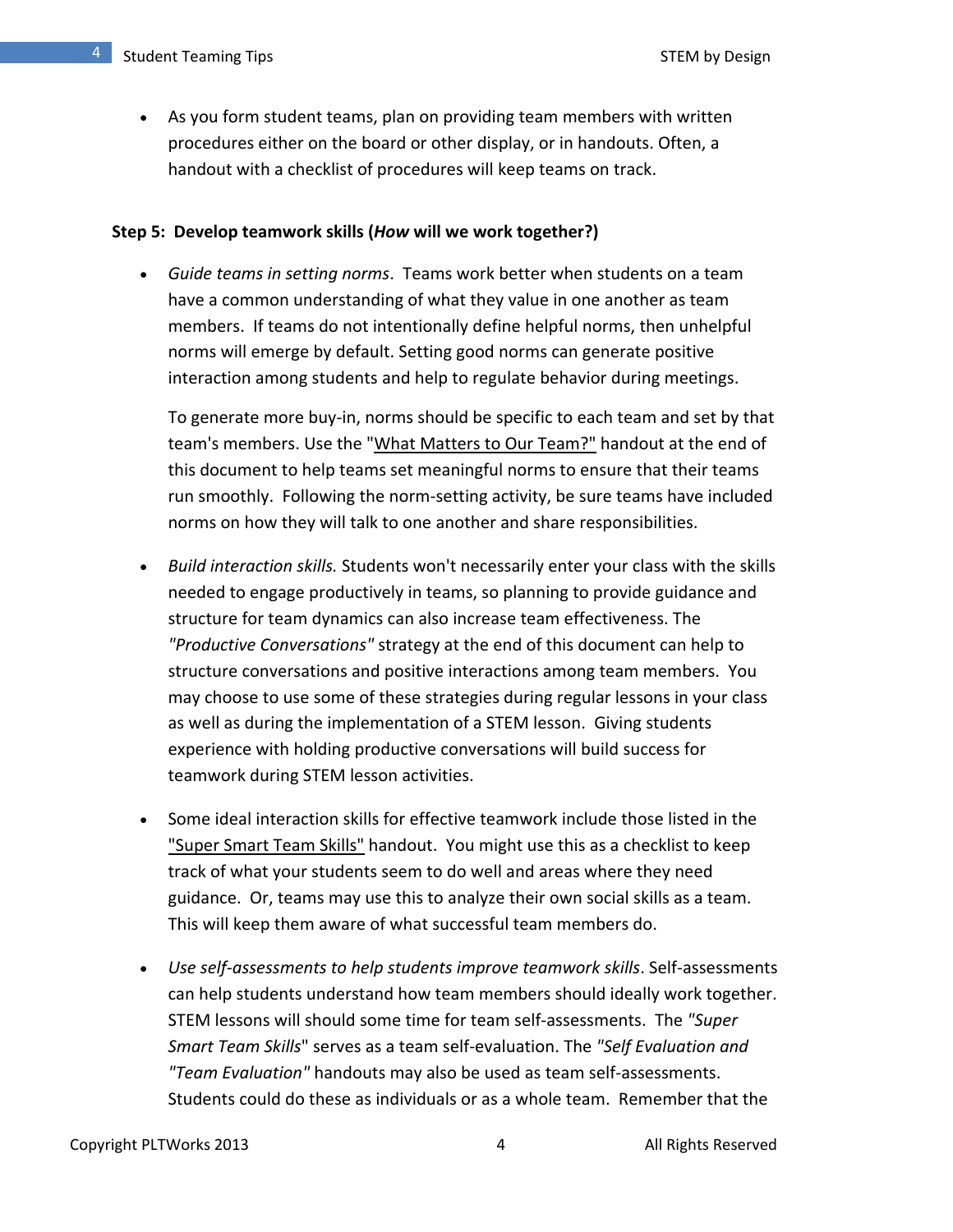purpose of these assessments is to help students to identify areas where their personal skills should improve and their team should run more smoothly, and to decide on ways to address these. To ensure honesty and transparency, avoid using the self‐assessments for grading.

#### **Step 6: Monitor teamwork**

 *Regularly monitor teams and provide productive feedback.* Walk around the room to check on each team's progress. Limit the time you spend with each team so that you can observe and assist all teams. If a team needs you to spend more time with them, try to get them to a point where they can work alone for a few minutes while you check in with other teams. Then return to that team and help them with the next step. If you find that several teams are struggling with the same problem, pull the teams together for a few minutes to clarify the issue before returning to their teamwork. The *"Super Smart Team Skills"* handout can help you identify behaviors you are seeing in teams as well as behaviors you would like to see.

#### **Step 7: Check teamwork progress**

- *Regularly collect student feedback on how effectively teams are working*. When walking around you might make a note of such things as
	- What kinds of team member interactions went well today?
	- What skills have team members mastered well?
	- How engaged are team members in doing the work?
- *Leave enough time at the end of class to debrief.* Give team members the opportunity to reflect on the quality of their contributions to the team, address their team strengths, and identify opportunities for improvement. As much as possible, give team members individual feedback on the quality of their contributions to the team.

Above all, do not underestimate the importance of the teamwork component of STEM. Perhaps the greatest advantage that teamwork brings is the quality of the finished product. A team brings together the combined skills, talent and experience of all team members. The team experience inspires members to greater achievement and generates ideas that otherwise would not happen. Teamwork encourages creativity and the development of new ideas.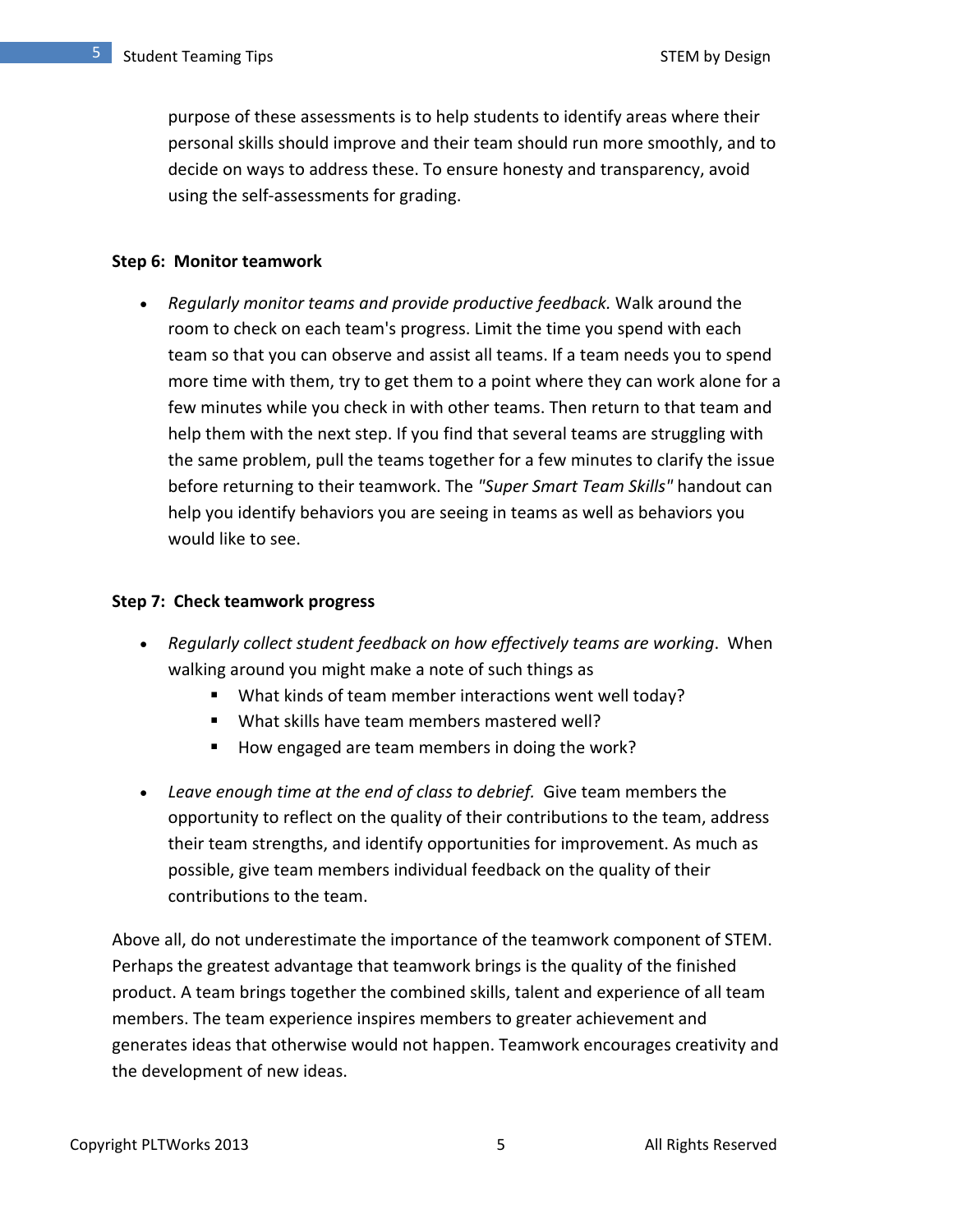# **What Matters to Our Team?**

*Directions:* Use this process to decide on some useful team norms that will help you work together smoothly during your STEM project.

- 1. Think of times when you have been on a team or worked in groups. On separate sticky notes, list the behaviors you value in other team members during team meetings.
- 2. Share the behaviors you listed as you place your sticky notes so others can see them. If you listed the same behavior as someone else, place your sticky note on top of the one it matches.
- 3. When everyone has finished sharing, talk about all of the behaviors listed.
- 4. Agree as a team on around 6 behaviors you all want to see happen on your team. List those below.



| <b>Team Norms</b> |  |
|-------------------|--|
|                   |  |

1.

- 2.
- 3.
- 4.
- 5.

6.

Let these behaviors become your norms. As you work together you may realize that you need to change them, or add to them. Please do that.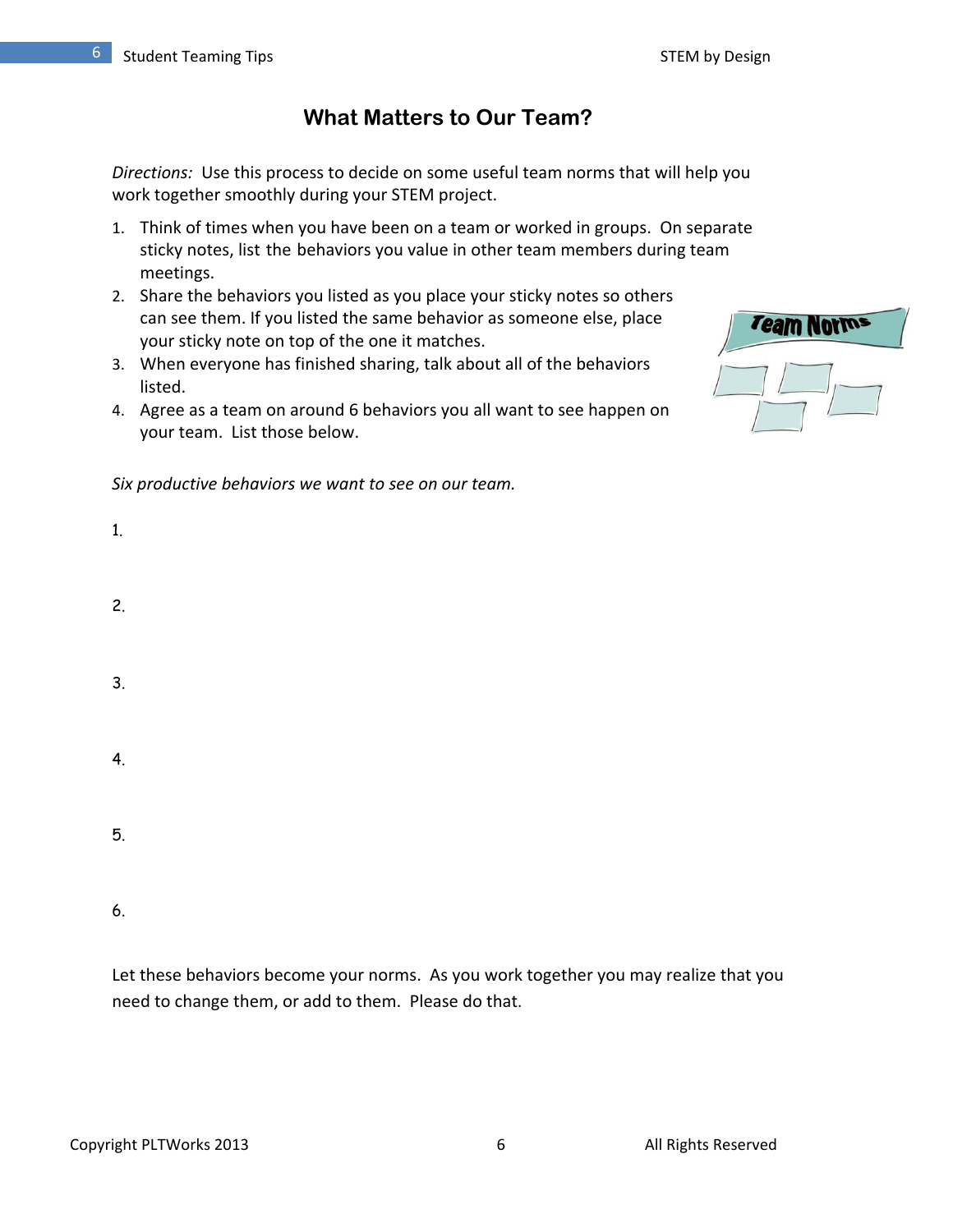# **Productive Conversation.**



This strategy can help team members discuss an issue efficiently and reach a decision. This works particularly well when students have some degree of emotional engagement with the issue. In each team, one person is selected as the leader. After the issue is explained or clarified (or after students read about the issue), the leader asks four questions.

- **1. What are the facts about this issue?** Team members can share only facts at this point. They do not get into how they feel about the issue or what their suggestions are at this point.
- **2. How do you feel about this issue?** At this time team members can share their feelings about the issue.
- **3. What implications does this issue have for** . . . us as a team, our project, the class, our invention, etc.? Students discuss only the impact the issue has on their engineering problem at some level.
- **4. What decision can we make, if any?** Team members discuss what they might be able to do about the issue and make a decision. At the conclusion of the activity team members share their decisions with the whole group.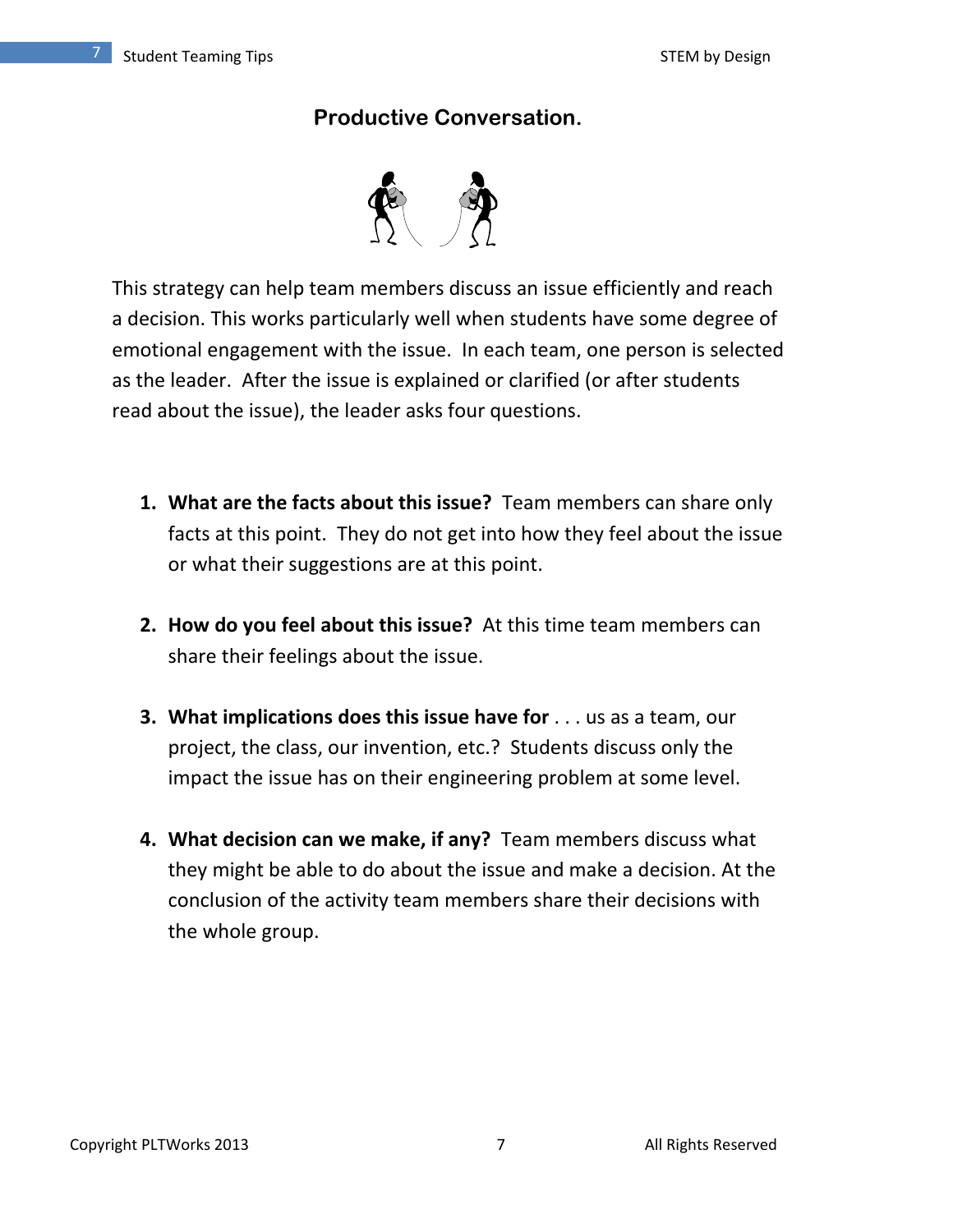# **Super Smart Team Skills**

*Directions to students: Below you will see some ways that super smart team members work together with one another. Use this as a checklist to keep track of what you, as a team, seem to do well and areas where your team may need more guidance.* 

Directions: Discuss these skills as a team. How well does your team do these? Beside each skill, place a checkmark in the appropriate box.

| <b>Super Smart Team Skills</b>                              |  | We do this | We need to     |
|-------------------------------------------------------------|--|------------|----------------|
|                                                             |  | well now   | do this better |
| We follow the directions.<br>1.                             |  |            |                |
| We ask for clarification when needed.<br>$\mathbf{2}$       |  |            |                |
| We stay on task.<br>$\overline{3}$                          |  |            |                |
| We remain with our team at all times.<br>4.                 |  |            |                |
| We all participate in discussions and activities.<br>5.     |  |            |                |
| We listen carefully to what others say<br>6.                |  |            |                |
| We accept responsibility and each of us does our job.<br>7. |  |            |                |
| We share responsibilities equally.<br>8.                    |  |            |                |
| 9. We share materials and supplies.                         |  |            |                |
| 10. We keep our voices down and speak quietly.              |  |            |                |
| 11. We call each other by name.                             |  |            |                |
| 12. We accept differences in one another.                   |  |            |                |
| 13. We maintain positive attitudes.                         |  |            |                |
| 14. We each show respect for other team members.            |  |            |                |
| 15. We cooperate with one another.                          |  |            |                |
| 16. We praise and support one another                       |  |            |                |
| 17. We are good sports.                                     |  |            |                |
| 18. We ignore distractions.                                 |  |            |                |
| 19. We all interact with everyone on the team.              |  |            |                |
| 20. We use self-control while working on the project.       |  |            |                |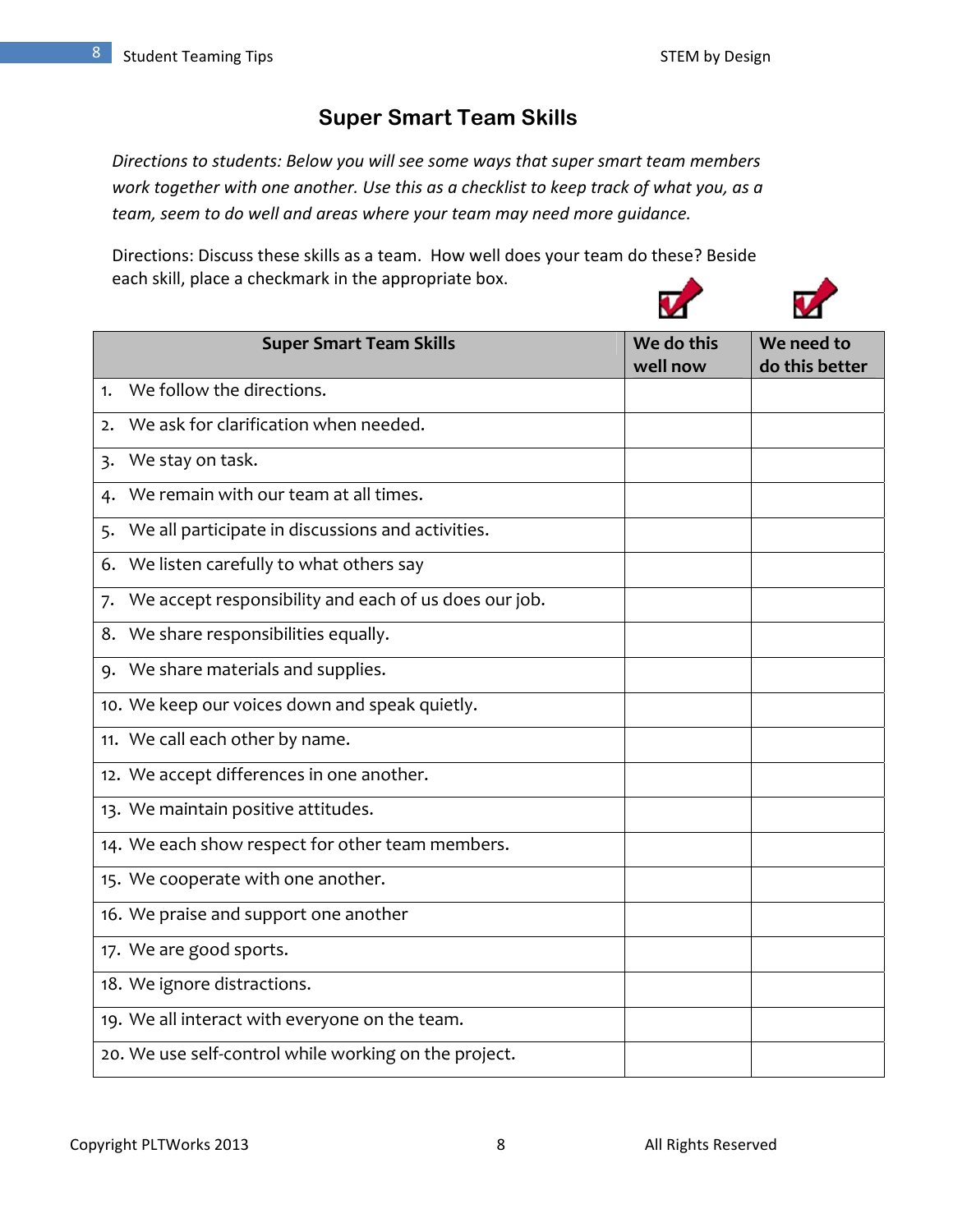## **Team Member Self-Evaluation**

*To the student*: Think about yourself as a "team player." Look back at your role on the team and fill out answers for this form.  $\mathbb{A}$  .

| What would you do differently if you had the chance to do the activity again? |  |
|-------------------------------------------------------------------------------|--|
|                                                                               |  |
| <b>Team Evaluation</b>                                                        |  |
|                                                                               |  |

- **1. How would you describe your group's teamwork?**
- **2. What do you like best about the way your team worked?**
- **3. What do you like least about the way your team worked?**
- **4. How do you think your team can improve?**